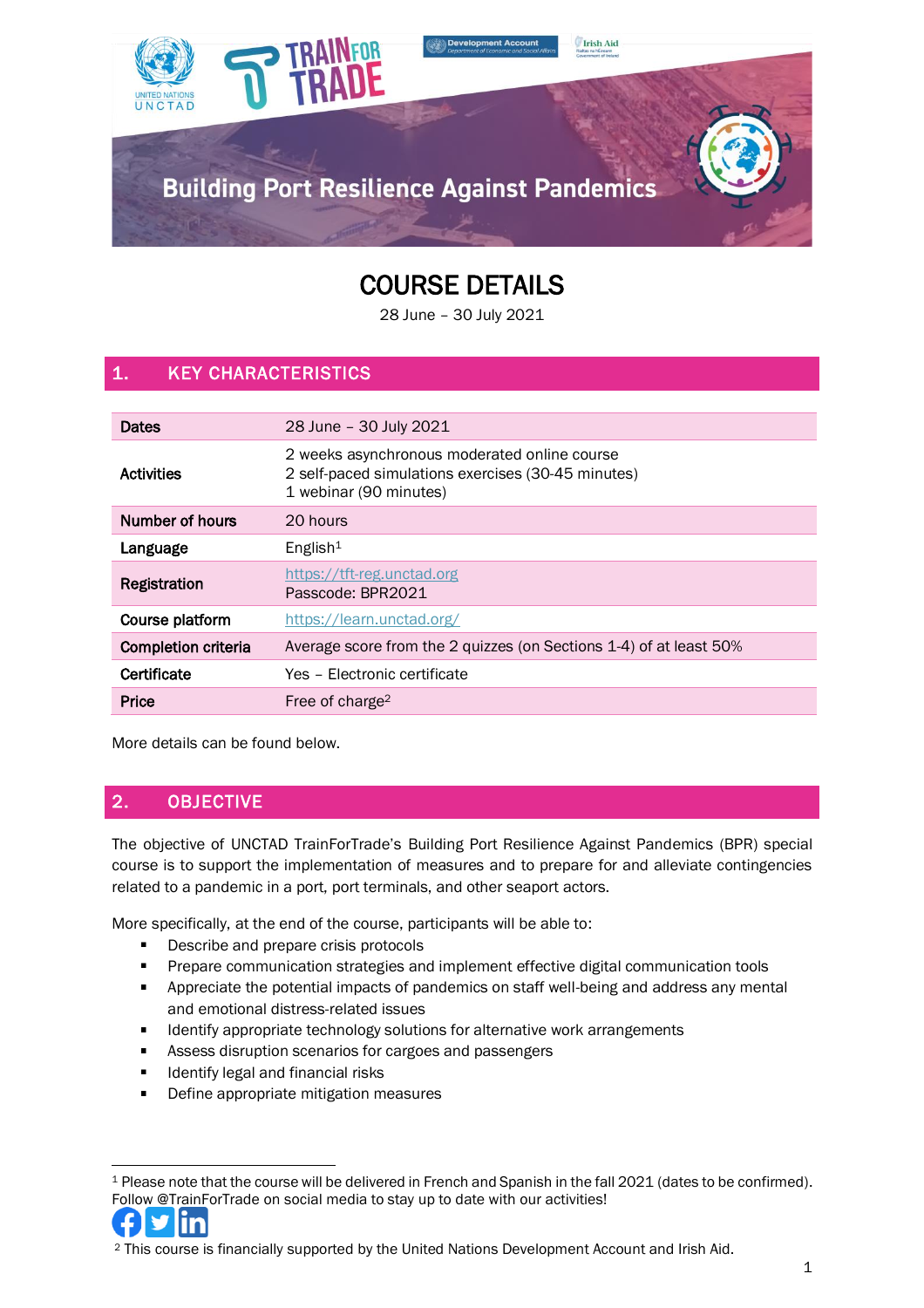



### 3. TARGET POPULATION

UNCTAD

This special course is addressed to all actors involved in international trade, especially those involved with port operations. The course primary and secondary target population are representatives from the following organisations:

#### Primary target:

- Port authorities (those include middle and senior managers)
- Private port management companies
- Port community operators (those include freight forwards, hauliers, customs agents, ship  $\blacksquare$ agents)
- $\blacksquare$ Port agents (those include pilots, harbour masters)
- Line ministries staff: Ministry of Transport, Ministry of Health, Ministry of Commerce  $\blacksquare$

#### Secondary target:

- Trade facilitation committees  $\blacksquare$
- Port safety and security officers  $\blacksquare$
- $\blacksquare$ Trade unions
- Stevedores
- Local authorities

## 4. COURSE STRUCTURE & MATERIAL

This is an asynchronous/self-paced moderated online course that is delivered over a period of two weeks, and followed by two simulation exercises and a webinar (see agenda below for more details). Port experts will engage with participants online in the forum discussions for each of the course sections. The estimated time needed to complete the course activities is about 20 hours.

The online moderated course is structured in four sections, giving a precise and ordered view of the different aspects to be taken into account by a port or port organisation in a pandemic situation. It considers both a general vision and specific actions, the psychological and emotional part related to workers, the technological tools, and also considers actions related to ensuring the main activity of a port in the management of the flow of goods:

| SECTION 1        | Crisis protocol and communication strategy  |  |
|------------------|---------------------------------------------|--|
| SECTION 2        | Staff management, well-being and resilience |  |
| <b>SECTION 3</b> | Technology preparedness                     |  |
| SECTION 4        | Cargo flow continuity                       |  |

The course material comprises a **participant manual** and **interactive videos**. Participants will be given access to the material through the TrainForTrade learning platform [\(http://learn.unctad.org\)](http://learn.unctad.org/).

During the two first weeks, participants will be required to:

- Read the participant manual
- Watch the interactive videos  $\blacksquare$
- Participate in the forums  $\blacksquare$
- Complete the two quizzes
- Respond to the anonymous opinion questionnaires
- $\blacksquare$ Complete an optional assignment providing examples of actions taken in their entity in response to the COVID-19 pandemic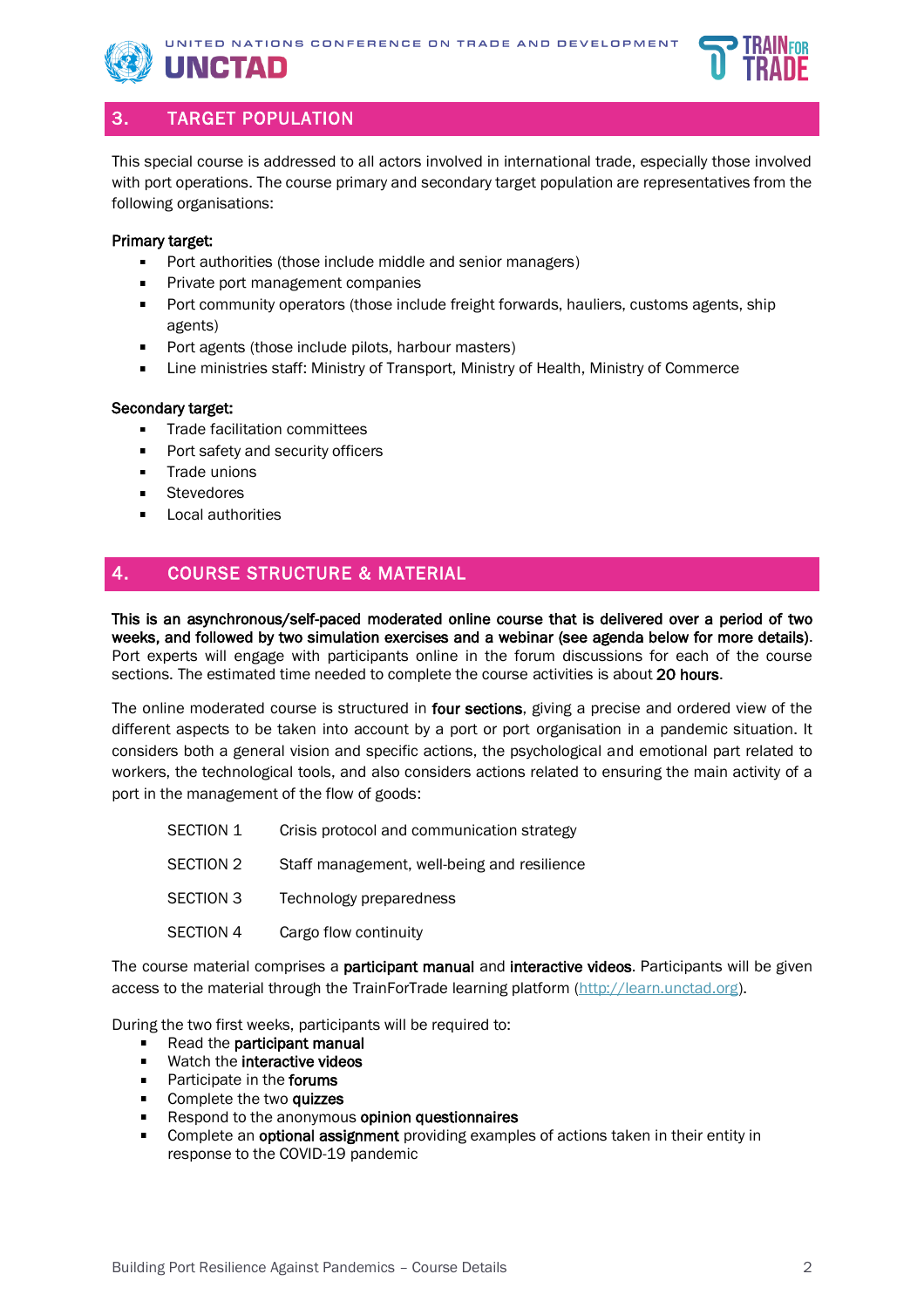

#### 5. SIMULATION EXERCISES/GAMIFICATION

During the third week, participants will complete simulation exercises to consolidate the knowledge they acquired during the course. The main purpose of these exercises is for participants to test their decision-making skills in a role play situation as a decision maker in a pandemic context. The estimated time to complete the exercises is about 30-45 minutes. The results are only indicative and will not count in their final grade for the course.

## 6. WEBINAR (27 JULY)

At the end of the course delivery, participants will be invited to a 90-minute webinar to be held on 27 July 2021 (exact time to be confirmed). The objective of this activity is to discuss issues, present best practices, and brainstorm on policy recommendations.

#### 7. CERTIFICATION

Participants who complete the two quizzes related to sections 1-4 and who obtain an average score of at least 50% will receive an electronic certificate of completion of the course.

#### 8. REGISTRATION

Course candidates are kindly asked to register themselves at their earliest convenience and by no later than 25 June 2021 on the TrainForTrade registration platform [\(https://tft-reg.unctad.org\)](https://tft-reg.unctad.org/).

For that purpose, course candidates should complete the following steps:

- 1. Go to the platform page: [https://tft-reg.unctad.org.](https://tft-reg.unctad.org/)
- 2. Click the Log in link in the upper right corner.
- 3. Provide your email and password and click Log in button.
- 4. Under the Special Course Building Port Resilience Against Pandemics item, provide the following passcode: BPR2021 and click Apply.
- 5. Provide your registration details and click Submit and apply.

Please note that if you do not have an account on the registration platform yet, please create it first by clicking the following link [https://tft-reg.unctad.org/en/register,](https://tft-reg.unctad.org/en/register) providing your details and following instructions on the screen. In case of difficulties accessing the registration platform, please send an email to Tomasz Kulaga at [kulaga@un.org.](mailto:kulaga@un.org)